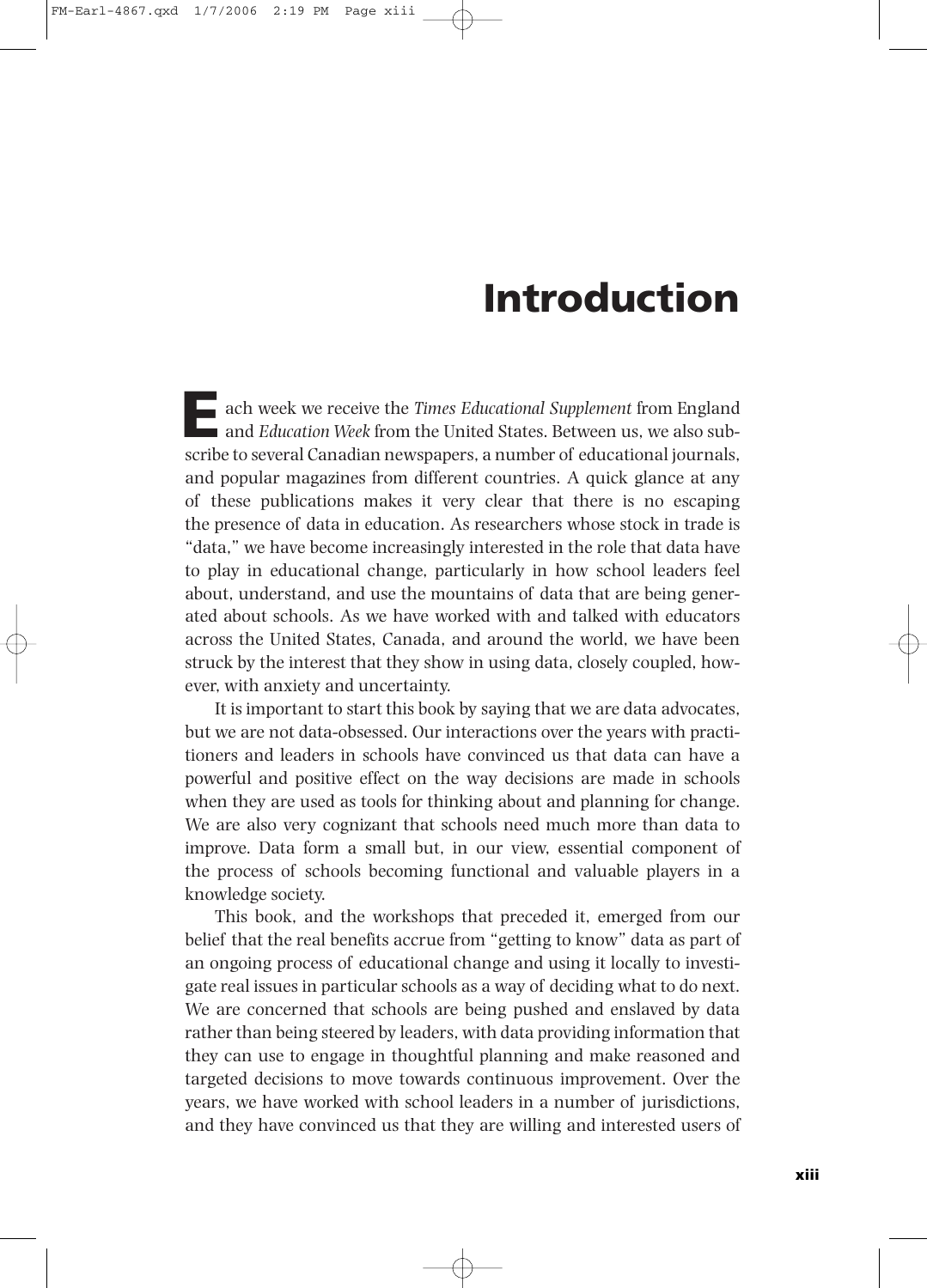#### **xiv • Leading Schools in a Data-Rich World**

data. At the same time, they have told us that they feel uncomfortable with the sheer amount of data that surrounds them and the expectation that they use it.

We hope that *Leading Schools in a Data-Rich World: Harnessing Data for School Improvement* offers images and stimulates possibilities for school leaders who are struggling to cope with the demands and challenges of making data useful rather than burdensome. It is designed to involve school leaders (formal and informal) in using "evidence" of all kinds to bring increased clarity and coherence to the work that they do every day. We even believe that when leaders get comfortable with the ideas and the processes contained in this book and see how using data can move their schools forward, they will become data advocates themselves.

*Leading Schools in a Data-Rich World: Harnessing Data for School Improvement* is a combination text and workbook that has been designed to provide insights and examples, as well as tasks and challenges. We think of you not as readers but as participants, rolling up your sleeves and digging into the process. It will be messy, frustrating, and demanding; but it will be rewarding.

## **USING THIS BOOK**

We have structured *Leading Schools in a Data-Rich World: Harnessing Data for School Improvement* so that school leaders, school teams, study groups, and graduate classes can use it as a template to engage in interpreting and using data as part of on ongoing planning and refining process. We have organized it first to "tell" you some useful information and theory about using data and then to "show" you with an extended case study of a school using data. Finally, we provide tools for you to "do it" yourself.

Although the book can be read alone, the process depends on people working together to think, argue, and make decisions. We recommend that it be used by teams or groups who are trying to make sense of using data in their own contexts. You will find that the learning occurs in the dissonance and in coming to understand how and what others are thinking.

At the end of this introduction is the first installment of a case example based on a real school, which we develop throughout the book as the process unfolds. There is also the first of a series of assignments for participants to complete as they work through the book. Each chapter includes questions for reflection and discussion by participants. The Resource section includes task sheets that can be photocopied and used by the group. We suggest that planning groups read through the complete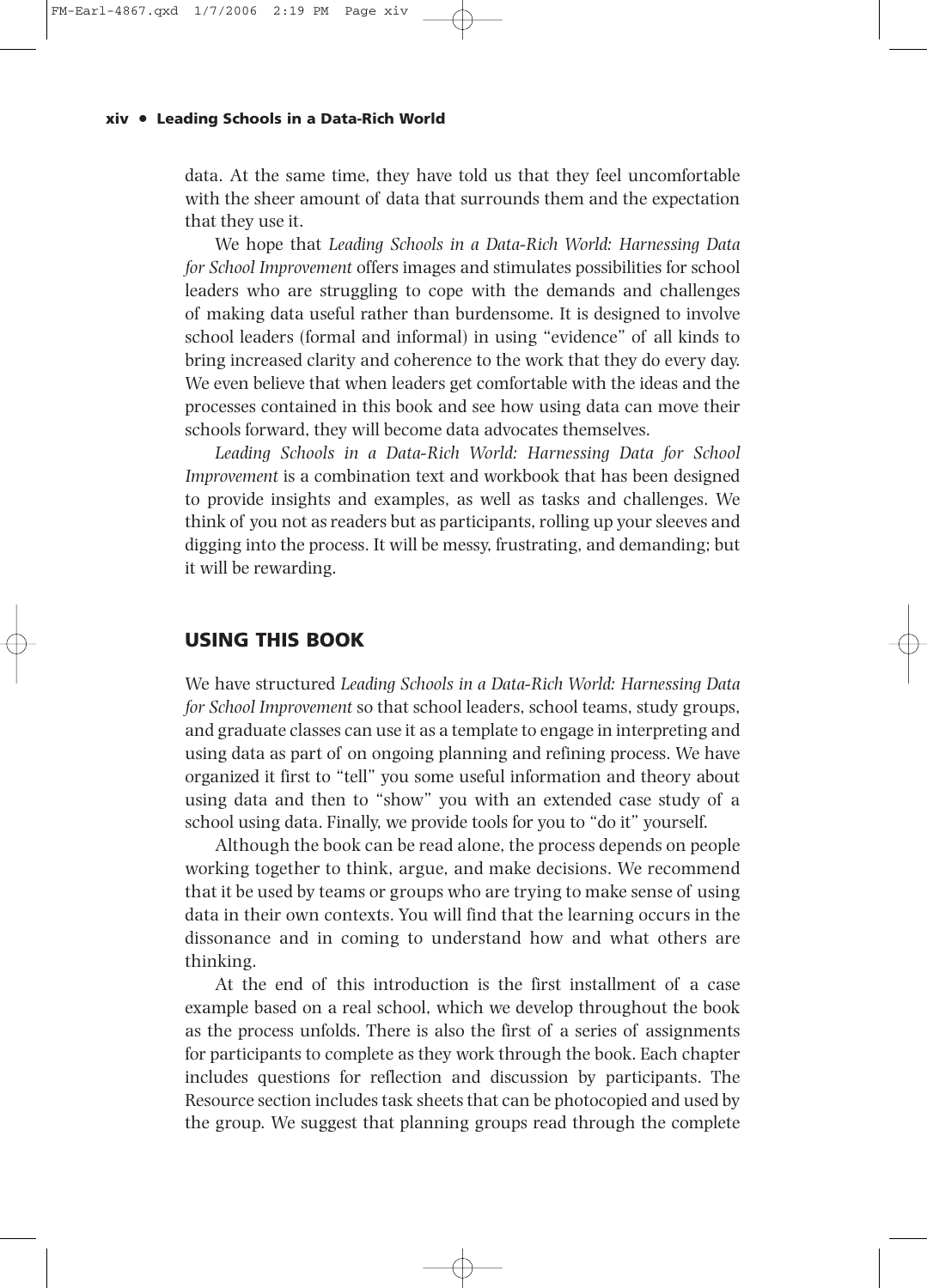### **Introduction • xv**

text as an introduction to the process and the ideas and then start over, using the questions and the assignments as guides for their own work.

Chapters 1 and 2 contain the rationale and background for our conviction that using data is an essential part of leading and learning in schools. In *Chapter 1: Putting Data at the Center of School Improvement,* we describe the ascendancy of data as an element in educational reform, explore the love/hate relationship that leaders have had with data over the years, and address the thorny issue of accountability. We argue that educators can choose to refocus accountability to connect with their efforts at improvement as they move to informed professional decision making based on evidence. In *Chapter 2: Using Data for Informed Decision Making,* we describe what it will take for school leaders to operate comfortably in a data-rich world by defining a set of leadership capacities related to developing an inquiry habit of mind, becoming data literate, and creating a culture of inquiry in their schools.

Chapters 3, 4, 5, and 6 focus on a process for thinking about data and about how it can inform and challenge the views that educators hold as they plan and implement school improvement activities. *Chapter 3: Cultivating the Qualities of Data-Driven Leadership* offers a metaphor for using data for improvement in which school leaders are likened to artists. Artists are always driven by data—by the colors, textures, and images that they observe, investigate, and respond to. They use their considerable interpretive talent and experience to draw the salient features to the foreground, emphasize important dimensions, and communicate a mood and a message to the audience. This metaphor of school leader as artist offers an alternate view to an image of leaders as automatons, using data to paint by numbers on a canvas designed by someone far away. Leaders are producers of images of their schools and of their educational futures. *Chapter 4: Developing an Inquiry Habit of Mind* incorporates the first two stages in the painting process—*setting the canvas* and *planning the picture.* It details a planning process based on what leaders already know about their schools and where they want to go with them. In it we continue the artistic metaphor to identify the audiences and purposes that will shape the images to come.

In *Chapter 5: Becoming Data Literate* we describe the next two stages in the painting metaphor—*blocking the canvas* and *creating the image.* It includes a process for moving from planning to identifying the necessary indicators (colors on the palette) and locating actual data sources for this picture, and it provides a framework for interpreting and displaying the data to create the images. In this chapter, we explore issues related to the quality of the image (reliability, validity, integrity, ethics, clarity) in practical terms and help the reader to engage with their original purpose of communicating for the intended audiences. Because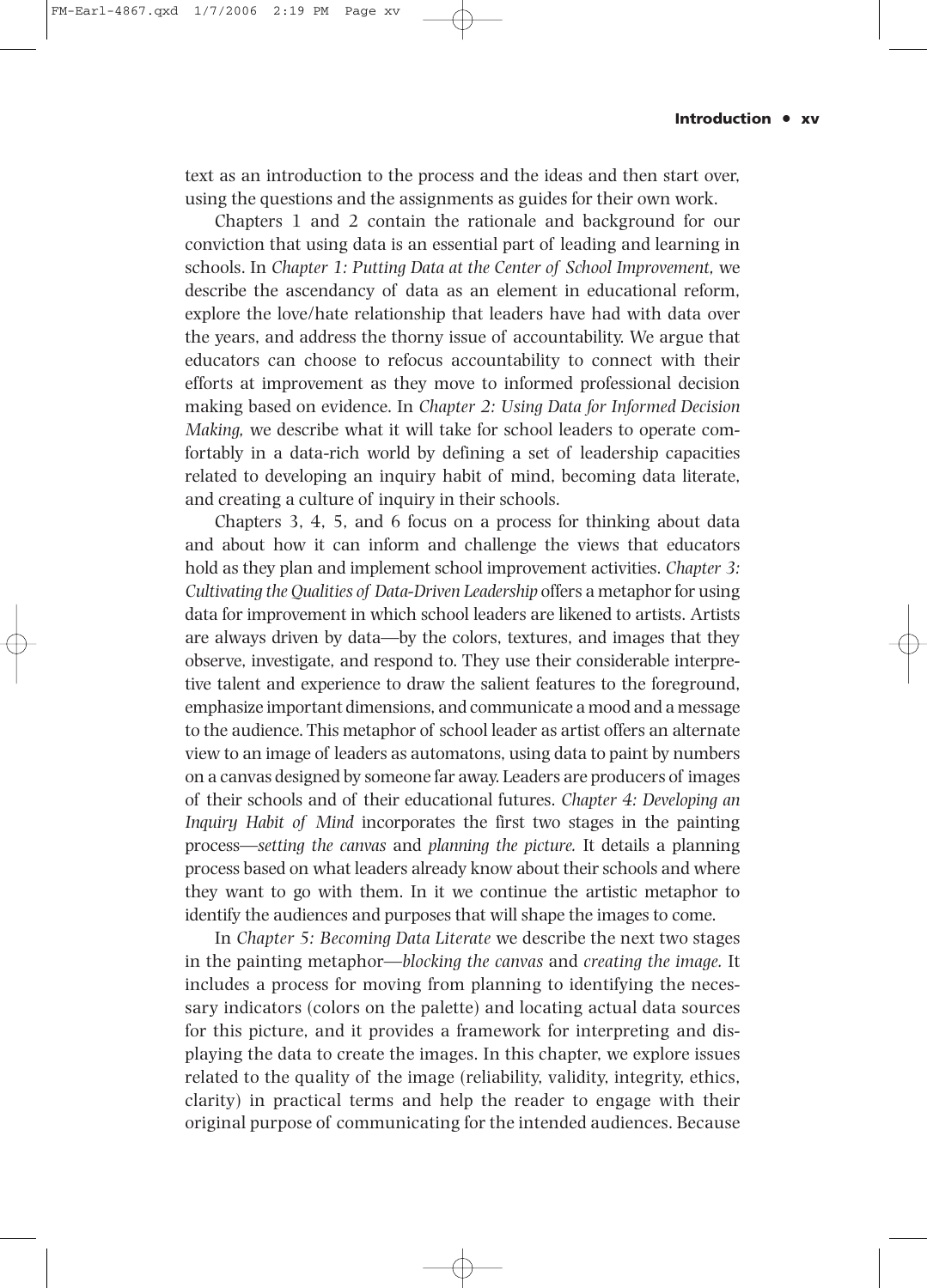#### **xvi • Leading Schools in a Data-Rich World**

this chapter contains all of the data that H. C. Andersen school has to review with details about their conversations so that the reader can get the full flavor of the interpretation process, it is a very long chapter. We hope you will persevere.

The real learning comes in grappling with the details of data. *Chapter 6: Creating a Culture of Inquiry* describes a continuous process of using the data for planning next steps by moving from the semi-private world of creating knowledge to the public forum of sharing and distributing knowledge and using the feedback and conversations to define the next stage of improvement. *Chapter 7: Sustaining the Process* describes the ongoing process of inquiry as a habit of practice.

# **THE CASE EXAMPLE**

The following case example comes from our experiences with one school as it has evolved in its orientation towards the use of data. This example will be developed throughout the book to show the challenges, dilemmas, insights, and successes that the school faces along the way.

Janet Chalmers is the newly appointed principal of H. C. Andersen Middle School. The school serves 800 young adolescents (Grades 6–8). It is situated in an "inner suburb" of a mid-sized city (pop. 500,000). The community is largely residential with most students living in bungalows, others in high-rise apartments, and some in a number of townhouse developments that were built in the 1970s. The student body is relatively diverse, with about 20 different ethnic groups represented. In recent years, the population has been somewhat transient as new immigrant families move out to more affluent suburbs and are replaced by other new families.

Janet is excited to be coming to H. C. Andersen. The school has a good reputation for school spirit, and the sports teams do very well in city competitions. Academically, they are not distinguished but have been solid in their performance. For a number of years they have been using a middle school philosophy that focuses on engaging the students in school activities and keeping them excited about school.

The staff at H. C. Andersen is cohesive and committed. There are 32 teachers and 8 support staff, plus custodial workers and several itinerant staff such as a psychologist, speech pathologist, and special education support. Some of the teachers have been there for most of their careers, and others have chosen to come to the school because of its reputation.

Throughout the rest of this book, we will use the H. C. Andersen School as an example of ways in which schools can think about, work